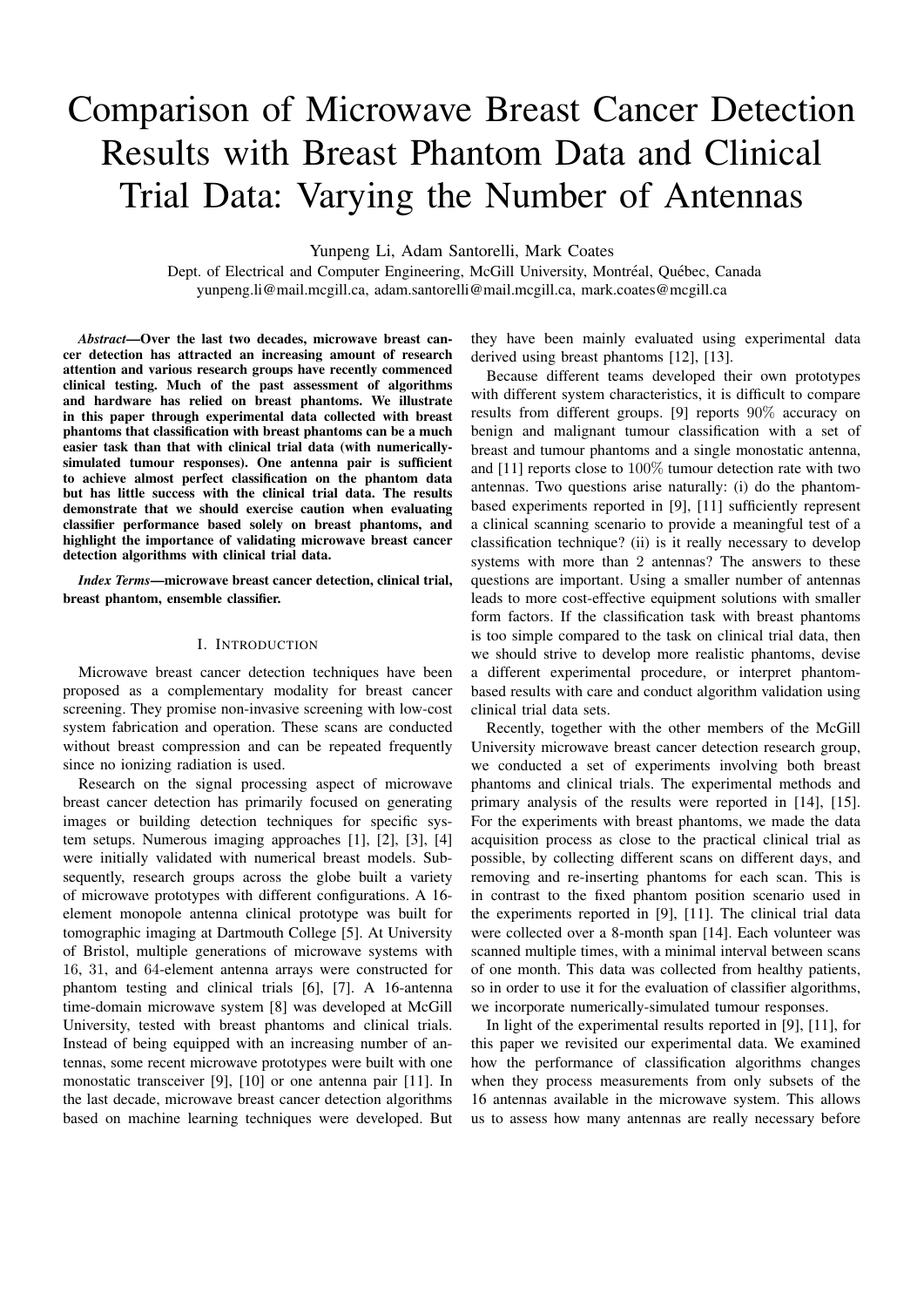

Fig. 1. The experiment system we use to collect measurements.

classification becomes viable. We compare the results for the phantom data with those from the clinical data in order to assess whether the phantom-based testing is adequately representing the clinical measurement setting.

The rest of the paper is organized as follows: Section II presents the microwave system, and the data acquisition process. Detection algorithms are presented in Section III. We present and discuss experimental results in Section IV. Concluding remarks are made in Section V.

## II. SYSTEM OVERVIEW AND DATA COLLECTION

# *A. System overview*

The system (Figure 1) uses a 16-element antenna array to transmit and record pulses to and from the breast. The antennas are resistively loaded sensors which are designed for microwave breast cancer detection [16]. The antenna array is embedded on the hollowed-out dielectric radome which also houses the breast or the breast phantom. When a breast scan starts, a short-duration Gaussian-modulated pulse concentrated in the 2-4GHz range [17] is propagated into the breast and collected by a receiving antenna specified by a switching matrix. An equivalent-time sampling oscilloscope records and saves the pulse to a computer. This process is repeated for each antenna pair – a total of 240 pulses are obtained for one breast scan.

### *B. Breast phantom data set*

We constructed 9 breast phantoms with varying dielectric properties. Three are heterogeneous and contain mixtures that mimic the dielectric properties of skin, gland, fat and tumour. The construction process is described in [15]. Those three phantoms are rotated by 120° and 240° to mimic 6 new phantoms, as different structures are presented to the measurement system after the rotation. Thus, we have 15 phantoms in total. 14 of these phantoms contain a plug position so we can insert either the fat plug or the tumour plug to mimic the tumour-free or the tumour-bearing breasts. We collected 10 sets of scans on tumour-free phantoms and 10 sets of scans on tumour-bearing phantoms. Each phantom is removed from the radome once a scan is completed. Scans on the same phantom are performed in different days with the system being re-initialized each day. These steps are used to introduce variations common in a real clinical trial data collection process.

# *C. Clinical trial data set*

We performed breast scans on 12 healthy volunteers over an 8 month span. Their ages ranged from 21 to 77, and the bra cup sizes varied from A to D. Each volunteer visited a minimum of two and a maximum of six times, with the visit interval being at least one month. As scans are performed on both breasts, a total of 96 scans were collected in 48 volunteer visits.

Since all volunteers are healthy, we insert numerically simulated tumour responses into the clinical trial data set. The detailed description of the data-adaptive tumour response construction that factors in the heterogeneous propagation environment inside the breast is described in [18]. Tumour responses with attenuation factor 1 are inserted in the data set we analyze in this paper.

#### III. CLASSIFICATION METHODS

In this section, we describe the classification algorithms that we compare, and provide details concerning the antenna configurations that are examined.

*1) Imaging-based detection algorithm:* The delay-multiplyand-sum (DMAS) algorithm [2] is a popular method to generate images from microwave breast cancer screening data. It first extracts backscatter from pulses received in each antenna pair. For each voxel position, the time delays with each antenna pair are estimated and the time-aligned backscatter are multiplied in a pairwise fashion. This is followed by a summing and integration operation which outputs the image intensity at each voxel. We proposed in [19] to use the maximum image intensity as the classifier input for the detection task. The maximum image intensity is compared with a threshold to decide whether a tumour is present.

*2) Ensemble selection algorithm:* The ensemble selection algorithm for microwave breast cancer detection is proposed in [18]. Principal component analysis (PCA) is first applied to measurements from each antenna pair for feature extraction.  $2\mu$ -support vector machines (SVM) [20] with different hyperparameter values are then trained on the extracted features from each antenna pair. These trained "base" models form a model "library" – the base models include  $2\nu$ -SVMs trained using different antenna pairs and those for the same antenna pair but with different hyper-parameter values. The ensemble selection algorithm selects the best base models by evaluating the achieved cross validation error, to create an ensemble of more effective models. They are used to classify the test data and reach a final detection decision using a majority vote across the decisions of all model in the ensemble. The process is described in Figure 2.

*3) Antenna configuration:* Our current system consists of 16 antennas. To investigate the impact of the number of antennas on classification error, we perform classification using the measurements recorded by different subsets of the 16 antennas. Configurations with 16, 8, 4 or 2 antennas are investigated. Experiments are designed so that different relative geometric relations between antennas are explored in different experiments.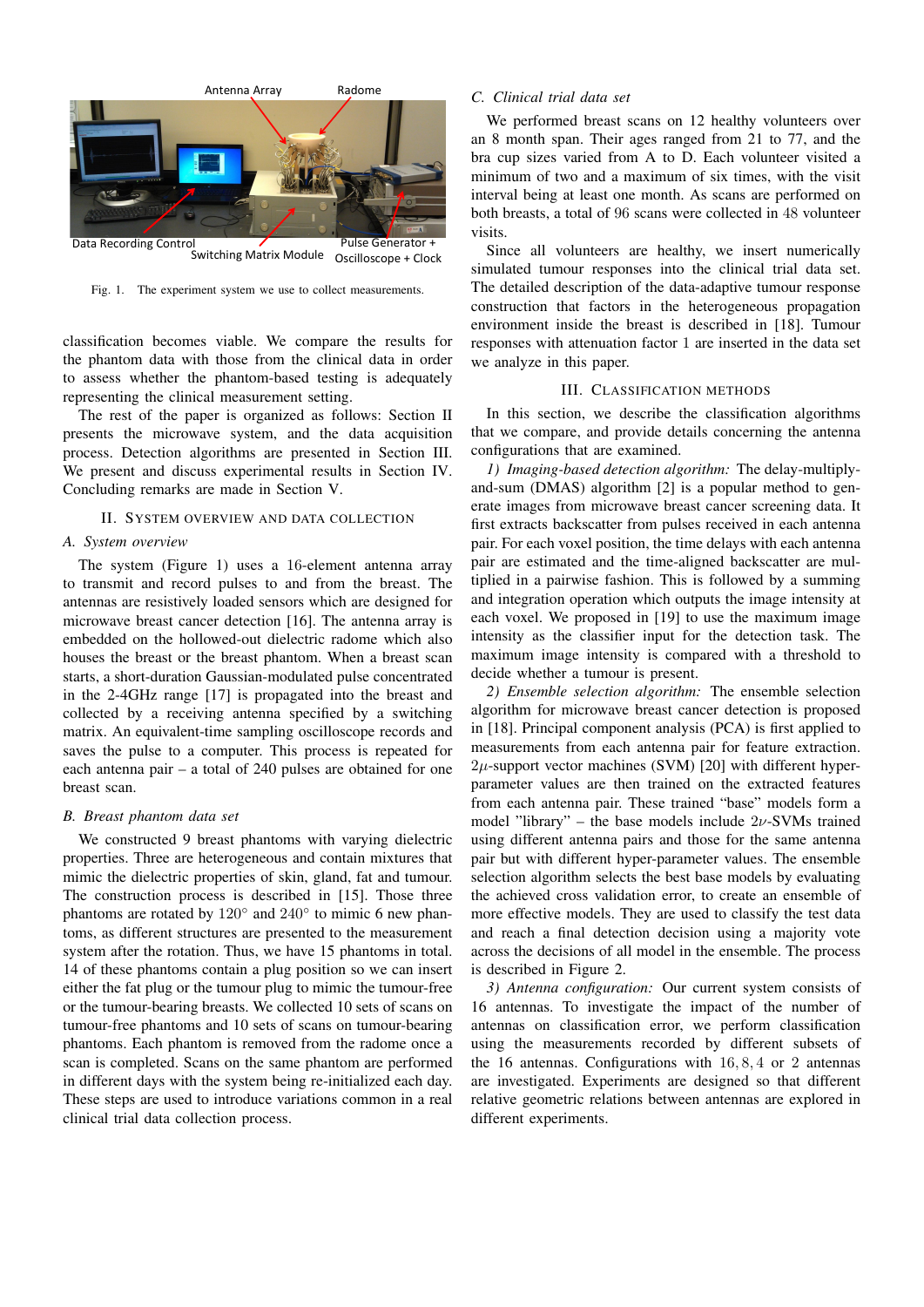

Fig. 2. The classification procedure based on ensemble selection.

To facilitate the grouping of antennas, we categorize antennas into four groups, using the antenna indices shown in Figure 3:  $Z_1 = \{1, 5, 9, 13\}, Z_2 = \{2, 6, 10, 14\}, Z_3 =$  $\{3, 7, 11, 15\}, Z_4 = \{4, 8, 12, 16\}.$  Antennas in the same group have the same z coordinates. The antennas used in each experiment are listed in Table II.



Fig. 3. Positions of antennas A1 to A16 (blue) correspond approximately to the locations in our experimental system.

# IV. RESULTS

For the breast phantom data set, we use all of the data from one phantom as the test data; for the clinical trial data set, we use all data from one volunteer as the test data, We use all of the measurements from the other phantoms or volunteers as the training data. So, 15 training-testing pairs are constructed for the breast phantom data set, and 12 for the clinical trial data set. The number of principal components retained is 30, and the number of best base models retained in ensemble selection is set to  $Q = 100$ .

We perform parameter selection for the  $2\nu$ -SVM using cross validation over values listed in Table I. The number of folds of cross validation is 14 for the breast phantom data set and 11 for the clinical trial data set, both being equal to the number of phantoms or volunteers in the training data set. Each fold contains all data from one breast phantom or one volunteer. We do not need to specify the value of the intensity threshold for the DMAS-based classification algorithm as we examine its performance when varying the value of the threshold.

TABLE I CANDIDATE PARAMETER VALUES USED IN THE ENSEMBLE SELECTION ALGORITHM.

| $\sim$             | $2^{-15}$ , $2^{-13}$ , , $2^5$                                                     |
|--------------------|-------------------------------------------------------------------------------------|
| $\nu_{+}$          | $1 \times 10^{-5}$ , $3 \times 10^{-5}$ , $1 \times 10^{-4}$ , $3 \times 10^{-4}$ , |
|                    | $0.001, 0.003, 0.01, 0.03, 0.1, 0.2, 0.3 \ldots, 1$                                 |
| $\nu$ <sub>-</sub> | $1 \times 10^{-5}$ , $3 \times 10^{-5}$ , $1 \times 10^{-4}$ , $3 \times 10^{-4}$ , |
|                    | $0.001, 0.003, 0.01, 0.03, 0.1, 0.2, 0.3 \ldots, 1$                                 |
| $\boldsymbol{r}$   | $-0.4, -0.3, \ldots, 0.4$                                                           |

Table II presents the area under curve (AUC) values of the average receiver operating characteristic (ROC) among all training-test pairs, for classification with different antenna configurations. An AUC with value 1 corresponds to perfect classification, while 0.5 indicates a performance similar to a random guess.

With breast phantoms, we observe very high detection rate using the ensemble selection algorithm for any combination of antennas tested in the experiment. When the number of antennas used is 2, ensemble selection algorithm does not select antennas since only one antenna pair is available. This shows that almost every antenna pair records measurements that contain enough information for the detection algorithm to make very accurate classification. The DMAS-based algorithm on breast phantoms has poor performance, and its AUC values are not significantly different than that of random guess for most antenna configurations tested. This is probably due to poor model matching and data alignment challenges. We have constructed heterogeneous phantoms, and attempted to make the data collection process similar to that of the clinical setting, by conducting different scans of the same phantom in different days, removing and replacing the breast phantoms from the radome, and re-initializing the microwave system before each day's collection. But even with all these efforts to mimic the complexities encountered when working with human patients, the data set with breast phantoms suggests that sufficient information is obtained by a single antenna pair for the ensemble selection algorithm to achieve almost perfect classification.

For the clinical trial data set, the ensemble selection algorithm achieves an AUC of 0.81 using all 16 antennas. Occasional decrease of detection performance is observed for antenna configurations with 4 or 8 antennas. The difference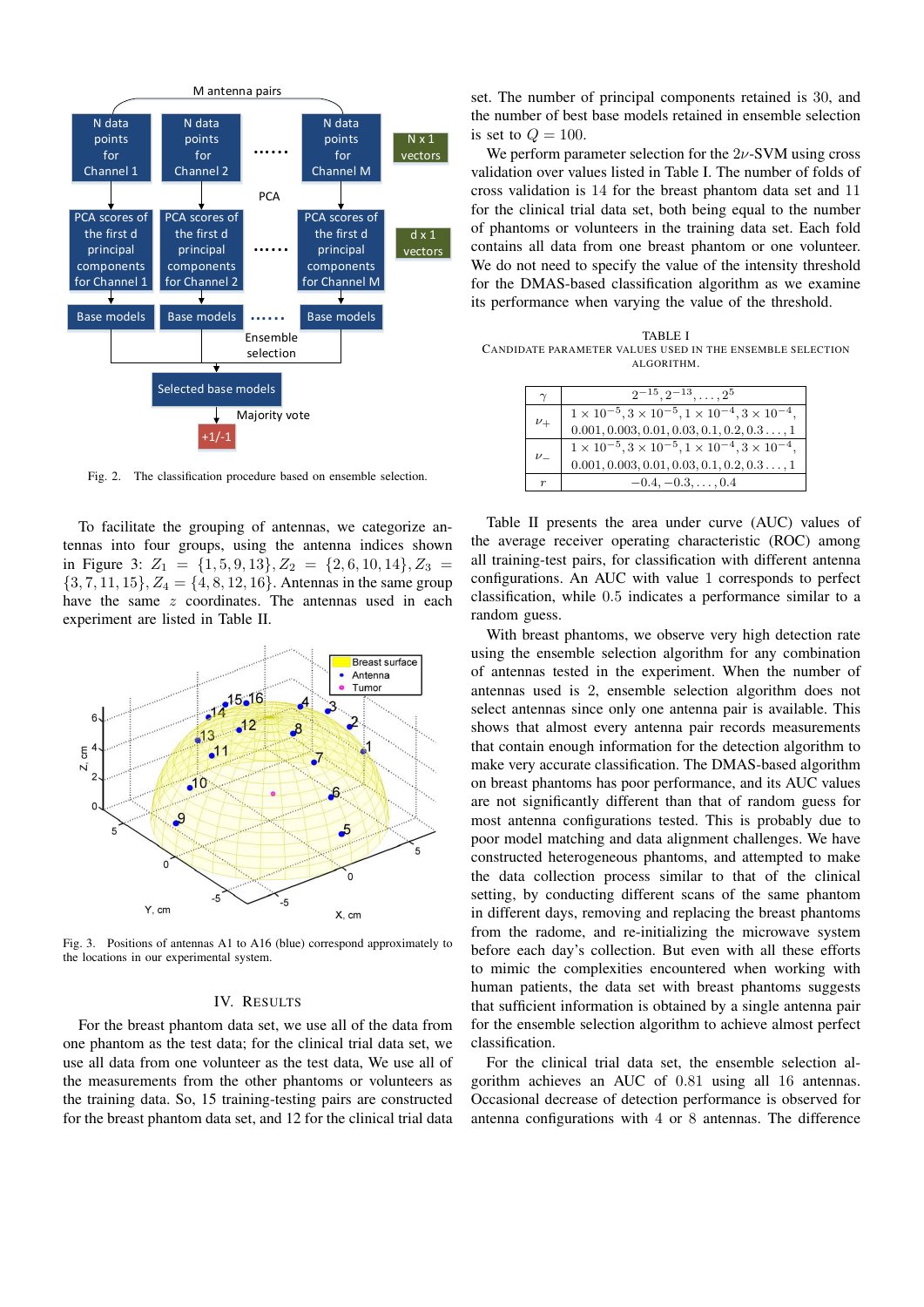TABLE II AREA UNDER CURVE (AUC) FOR EACH ANTENNA COMBINATIONS

| Experiment     | #                       | Antenna         | Phantom data |             | Clinical trial data |             |
|----------------|-------------------------|-----------------|--------------|-------------|---------------------|-------------|
| indice         | antenna                 | indices         | ensemble     | <b>DMAS</b> | ensemble            | <b>DMAS</b> |
|                |                         |                 | selection    |             | selection           |             |
| $\mathbf{1}$   | 16                      | $\{Z_1, Z_2,$   | 0.99         | 0.52        | 0.81                | 0.56        |
|                |                         | $Z_3, Z_4\}$    |              |             |                     |             |
| $\mathfrak{2}$ |                         | ${Z_1, Z_2}$    | 0.99         | 0.68        | 0.81                | 0.54        |
| 3              |                         | $\{Z_1, Z_3\}$  | 0.99         | 0.64        | 0.81                | 0.57        |
| $\overline{4}$ |                         | $\{Z_1, Z_4\}$  | 0.99         | 0.53        | 0.86                | 0.60        |
| 5              |                         | $\{Z_2, Z_3\}$  | 1.00         | 0.72        | 0.74                | 0.49        |
| 6              | 8                       | $\{Z_2, Z_4\}$  | 0.99         | 0.36        | 0.78                | 0.46        |
| 7              |                         | $\{Z_3, Z_4\}$  | 0.99         | 0.36        | 0.56                | 0.43        |
| 8              |                         | ${1,2,7,8,$     | 0.99         | 0.49        | 0.87                | 0.54        |
|                |                         | 9,10,15,16}     |              |             |                     |             |
| 9              |                         | ${1,3,6,8,$     | 0.99         | 0.63        | 0.85                | 0.58        |
|                |                         | 9,11,14,16}     |              |             |                     |             |
| 10             |                         | ${1,4,6,7,$     | 0.99         | 0.67        | 0.78                | 0.56        |
|                |                         | 9, 12, 14, 15}  |              |             |                     |             |
| 11             |                         | $\mathbb{Z}_1$  | 1.00         | 0.43        | 0.82                | 0.57        |
| 12             |                         | $\mathbb{Z}_2$  | 0.99         | 0.49        | 0.76                | 0.47        |
| 13             |                         | $Z_3$           | 0.98         | 0.61        | 0.58                | 0.47        |
| 14             | $\overline{\mathbf{4}}$ | $\mathbb{Z}_4$  | 0.98         | 0.63        | 0.52                | 0.42        |
| 15             |                         | $\{1,6,9,14\}$  | 0.98         | 0.45        | 0.80                | 0.53        |
| 16             |                         | ${1, 7, 9, 15}$ | 0.99         | 0.35        | 0.82                | 0.52        |
| 17             |                         | ${1, 8, 9, 16}$ | 0.99         | 0.65        | 0.85                | 0.62        |
| 18             |                         | ${1,2}$         | 0.99         | 0.54        | 0.52                | 0.55        |
| 19             |                         | ${2,3}$         | 0.97         | 0.52        | 0.46                | 0.48        |
| 20             |                         | ${3,4}$         | 0.96         | 0.49        | 0.46                | 0.46        |
| 21             | $\overline{\mathbf{c}}$ | ${1,3}$         | 0.97         | 0.52        | 0.41                | 0.47        |
| 22             |                         | ${2,4}$         | 0.97         | 0.53        | 0.49                | 0.52        |
| 23             |                         | ${1,4}$         | 0.96         | 0.52        | 0.54                | 0.54        |

is not significant, possibly due to the ability of ensemble selection algorithm to select the most informative antenna pairs from all of the available antenna pairs. However, when we only have access to data from a single pair of antennas, the AUC decreases to around 0.5, indicating that the detection performance is similar to that of a random guess. This shows that at least four antennas are needed for good classification performance, and the performance becomes more reliable as we increase the number to 8 or 16.

# V. CONCLUSION

In this paper, we investigated the classification performance with data sets collected using breast phantoms and from a preliminary clinical trial. We show that classification performance with the ensemble learning algorithm is very good with the breast phantoms even when only two antennas are used, despite our attempts to mimic the practical clinical data acquisition process. This indicates that the variations in data collection, tissue, and breast shape are more complex and varied than we can currently mimic with (our state-of-theart) phantoms. The classification performance achieved in an experiment using breast phantoms may not correspond to that obtained in a clinical setting.

We consider that it is important to continue to develop breast phantom construction techniques and to carefully design phantom experiments to incorporate as many of the clinical challenges as possible. The recent work towards 3D-printable phantoms [21] is a promising step in this direction. Our analysis of the clinical trial data suggests that a single antenna pair is insufficient for effective classification, and that performance becomes more robust as the number of antennas is increased to sixteen, the maximum available in our system.

## **REFERENCES**

- [1] E. C. Fear, X. Li, S. C. Hagness, and M. A. Stuchly, "Confocal microwave imaging for breast cancer detection: localization of tumors in three dimensions," *IEEE Trans. Biomed. Eng.*, vol. 49, pp. 812–822, Aug. 2002.
- [2] H. B. Lim, N. T. T. Nhung, E.-P. Li, and N. D. Thang, "Confocal microwave imaging for breast cancer detection: Delay-multiply-and-sum image reconstruction algorithm," *IEEE Trans. Biomed. Eng.*, vol. 55, pp. 1697–1704, June 2008.
- [3] E. J. Bond, X. Li, S. C. Hagness, and B. D. Van Veen, "Microwave imaging via space-time beamforming for early detection of breast cancer," *IEEE Trans. Antennas Propagat.*, vol. 51, pp. 1690–1705, Aug. 2003.
- [4] M. O'Halloran, E. Jones, and M. Glavin, "Quasi-multistatic MIST beamforming for the early detection of breast cancer," *IEEE Trans. Biomed. Eng.*, vol. 57, pp. 830–840, Apr. 2010.
- [5] P. Meaney, M. Fanning, D. Li, S. P. Poplack, and K. Paulsen, "A clinical prototype for active microwave imaging of the breast," *IEEE Trans. Biomed. Circuits Syst. IEEE Trans. Microw. Theory Tech.*, vol. 48, pp. 1841–1853, Nov 2000.
- [6] M. Klemm, J. Leendertz, D. Gibbins, I. Craddock, A. Preece, and R. Benjamin, "Microwave radar-based differential breast cancer imaging: Imaging in homogeneous breast phantoms and low contrast scenarios, *IEEE Trans. Antennas Propag.*, vol. 58, pp. 2337–2344, July 2010.
- [7] M. Klemm, D. Gibbins, J. Leendertz, T. Horseman, A. Preece, R. Benjamin, and I. Craddock, "Development and testing of a 60-element UWB conformal array for breast cancer imaging," in *Proc. European Conf. Antennas and Propag. (EuCAP)*, Apr. 2011, pp. 3077–3079.